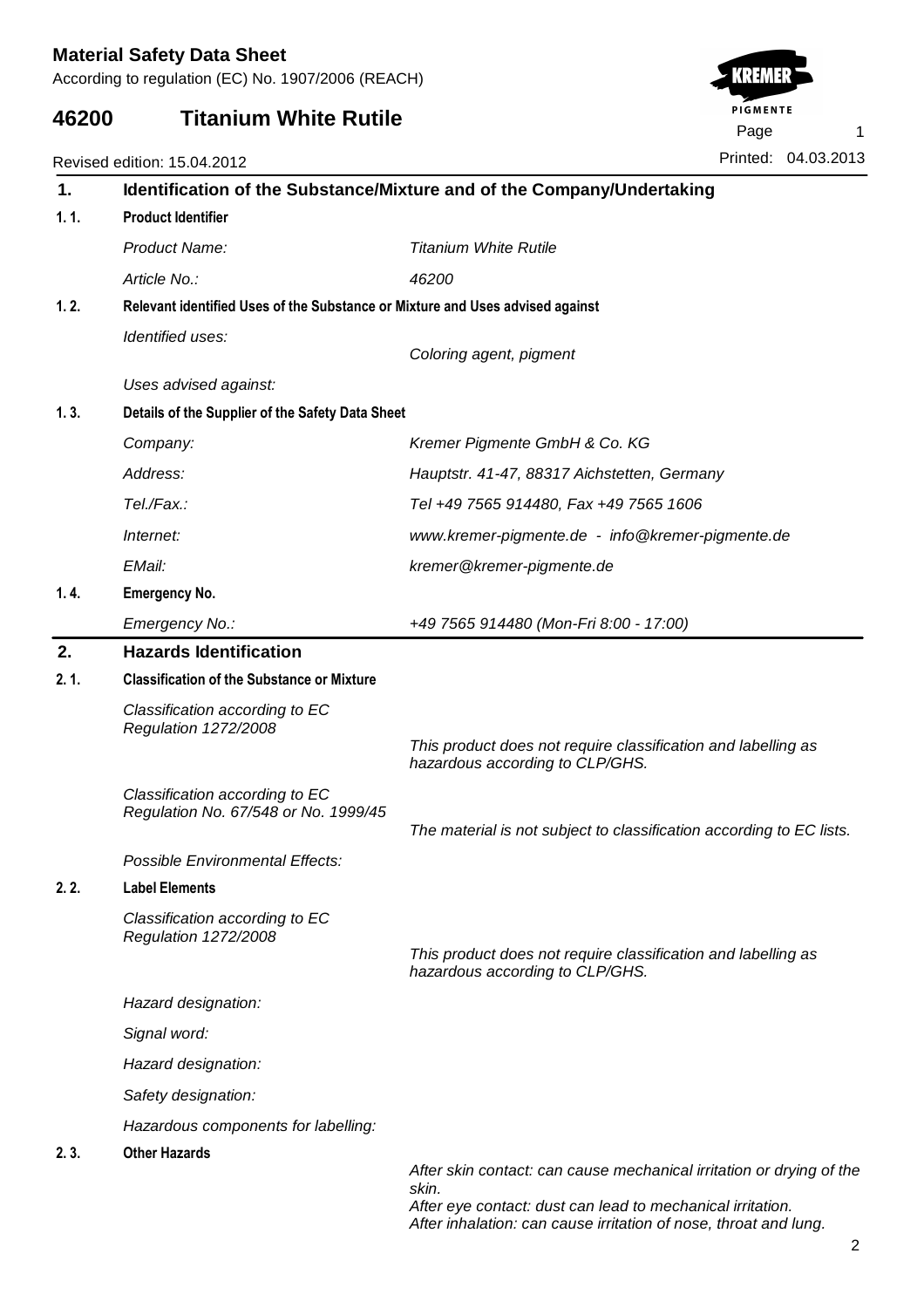According to regulation (EC) No. 1907/2006 (REACH)

## **46200 Titanium White Rutile**



| 3.    | <b>Composition/Information on Ingredients</b>                                                         |                                   |                           |                                                                         |  |
|-------|-------------------------------------------------------------------------------------------------------|-----------------------------------|---------------------------|-------------------------------------------------------------------------|--|
| 3.1.  | <b>Substance</b>                                                                                      |                                   |                           |                                                                         |  |
|       |                                                                                                       |                                   |                           | This product is a substance: see details under 3.2.                     |  |
| 3.2.  | <b>Mixture</b>                                                                                        |                                   |                           |                                                                         |  |
|       |                                                                                                       |                                   | Not applicable.           |                                                                         |  |
|       | Chemical Characterization:                                                                            |                                   | Titanium dioxide pigment. |                                                                         |  |
|       | Hazardous Ingredients:<br>Titanium dioxide (REACH 01-2119489379-17-<br>0016)                          |                                   | 80-99 %                   | CAS-Nr: 13463-67-7<br>EINECS-Nr: 236-675-5<br>EC-Nr:                    |  |
|       | Additional information:                                                                               |                                   |                           |                                                                         |  |
| 4.    | <b>First Aid Measures</b>                                                                             |                                   |                           |                                                                         |  |
| 4. 1. | <b>Description of the First Aid Measures</b>                                                          |                                   |                           |                                                                         |  |
|       | General information:                                                                                  |                                   |                           |                                                                         |  |
|       |                                                                                                       |                                   |                           | Seek medical attention in case of complaints.                           |  |
|       | After inhalation:                                                                                     |                                   |                           |                                                                         |  |
|       |                                                                                                       | warm.                             |                           | Supply fresh air. If required give artificial respiration. Keep patient |  |
|       | After skin contact:                                                                                   |                                   |                           |                                                                         |  |
|       |                                                                                                       |                                   |                           | Wash with soap and rinse with plenty of water.                          |  |
|       | After eye contact:                                                                                    |                                   |                           |                                                                         |  |
|       |                                                                                                       |                                   |                           | Rinse open eyes with plenty of water for at least 15 minutes.           |  |
|       | After ingestion:                                                                                      |                                   |                           |                                                                         |  |
|       |                                                                                                       | Rinse mouth with plenty of water. |                           |                                                                         |  |
| 4.2.  | If symptoms persist consult physician.<br>Most important Symptoms and Effects, both Acute and Delayed |                                   |                           |                                                                         |  |
|       | Symptoms:                                                                                             |                                   |                           |                                                                         |  |
|       |                                                                                                       | Irritating.                       |                           |                                                                         |  |
|       | Effects:                                                                                              |                                   |                           |                                                                         |  |
|       |                                                                                                       | No further information available. |                           |                                                                         |  |
| 4.3.  | Indication of any Immediate Medical Attention and special Treatment needed                            |                                   |                           |                                                                         |  |
|       | Treatment:                                                                                            |                                   |                           |                                                                         |  |
|       |                                                                                                       | No further information available. |                           |                                                                         |  |
| 5.    | <b>Fire-Fighting Measures</b>                                                                         |                                   |                           |                                                                         |  |
| 5.1.  | <b>Extinguishing Media</b>                                                                            |                                   |                           |                                                                         |  |
|       | Suitable extinguishing media:                                                                         |                                   |                           |                                                                         |  |
|       |                                                                                                       | Product itself does not burn.     |                           |                                                                         |  |
|       |                                                                                                       |                                   |                           | Use extinguishing media for surrounding fire.                           |  |
|       | Unsuitable extinguishing media:                                                                       | None known.                       |                           |                                                                         |  |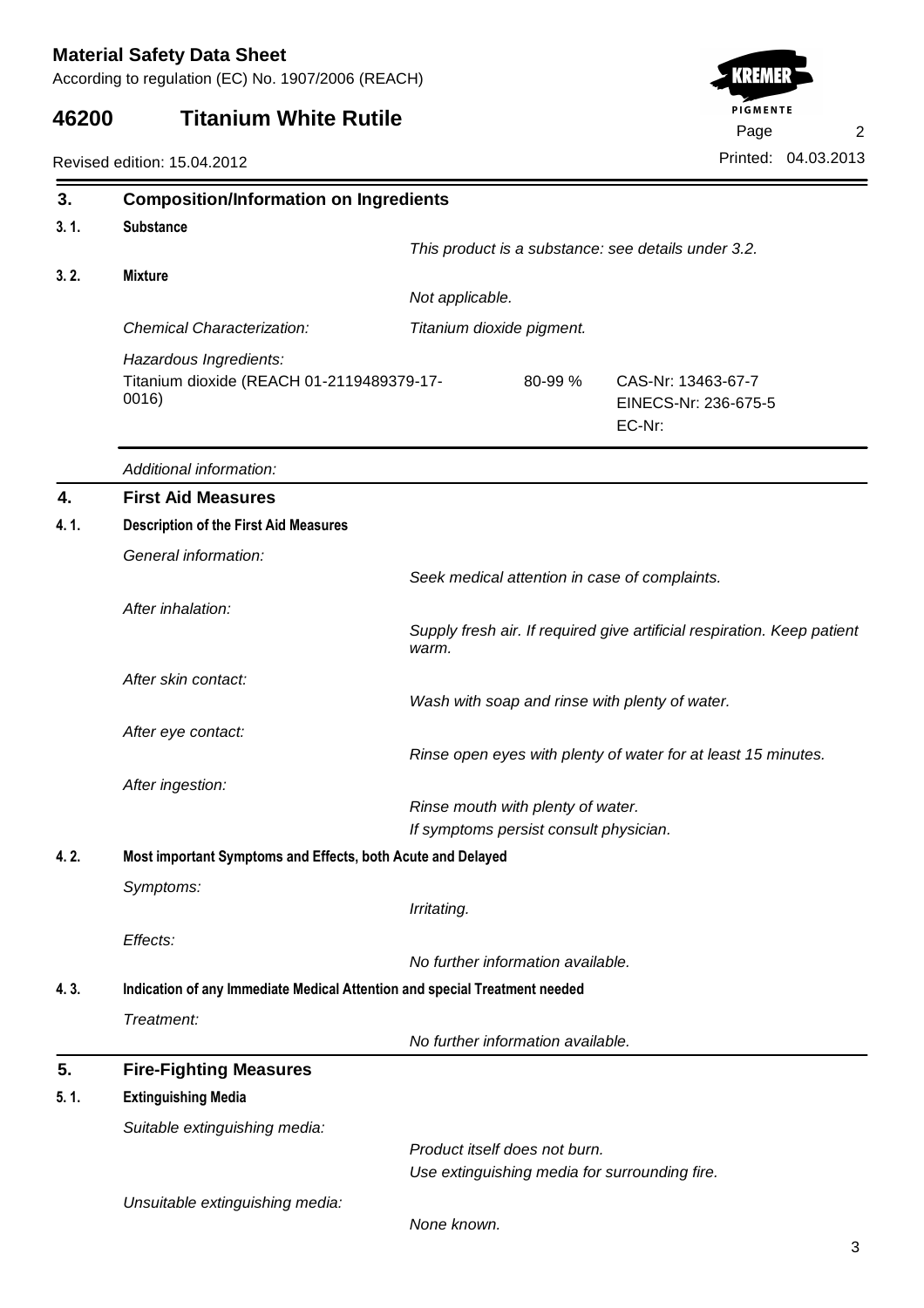According to regulation (EC) No. 1907/2006 (REACH)

## **46200 Titanium White Rutile**



| 5.2.  | Special Hazards arising from the Substance or Mixture               |                                                             |  |  |  |
|-------|---------------------------------------------------------------------|-------------------------------------------------------------|--|--|--|
|       | Special hazards:                                                    |                                                             |  |  |  |
|       |                                                                     | No special hazards.                                         |  |  |  |
| 5.3.  | <b>Advice for Firefighters</b>                                      |                                                             |  |  |  |
|       | Protective equipment:                                               |                                                             |  |  |  |
|       |                                                                     | No special measures required.                               |  |  |  |
|       | Further information:                                                |                                                             |  |  |  |
|       |                                                                     | Not combustible.                                            |  |  |  |
| 6.    | <b>Accidential Release Measures</b>                                 |                                                             |  |  |  |
| 6. 1. | Personal Precautions, Protective Equipment and Emergency Procedures |                                                             |  |  |  |
|       | Personal precautions:                                               |                                                             |  |  |  |
|       |                                                                     | Do not inhale dust.                                         |  |  |  |
| 6.2.  | <b>Environmental Precautions</b>                                    |                                                             |  |  |  |
|       | Environmental precautions:                                          |                                                             |  |  |  |
| 6.3.  | Methods and Material for Containment and Cleaning Up                | Prevent contamination of soil, drains and surface waters.   |  |  |  |
|       |                                                                     |                                                             |  |  |  |
|       | Methods and material:                                               | Take up mechanically and collect in suitable containers for |  |  |  |
|       |                                                                     | disposal. Avoid dust formation.                             |  |  |  |
|       |                                                                     | Rinse with lots of water.                                   |  |  |  |
| 6.4.  | <b>Reference to other Sections:</b>                                 |                                                             |  |  |  |
|       |                                                                     | $-$                                                         |  |  |  |
| 7.    | <b>Handling and Storage</b>                                         |                                                             |  |  |  |
| 7.1.  | <b>Precautions for Safe Handling</b>                                |                                                             |  |  |  |
|       | Instructions on safe handling:                                      |                                                             |  |  |  |
|       |                                                                     | Do not swallow or inhale.                                   |  |  |  |
|       | Hygienic measures:                                                  |                                                             |  |  |  |
| 7.2.  |                                                                     | No further measures, see Section 8.                         |  |  |  |
|       | <b>Conditions for Safe Storage, including any Incompatibilities</b> |                                                             |  |  |  |
|       | Storage conditions:                                                 | Store in tightly sealed containers in a dry room.           |  |  |  |
|       |                                                                     |                                                             |  |  |  |
|       | Requirements for storage areas and<br>containers:                   |                                                             |  |  |  |
|       |                                                                     | No special measures necessary.                              |  |  |  |
|       | Information on fire and explosion                                   |                                                             |  |  |  |
|       | protection:                                                         |                                                             |  |  |  |
|       |                                                                     | No special measures required.                               |  |  |  |
|       | Storage class (VCI):                                                |                                                             |  |  |  |
|       | Further Information:                                                |                                                             |  |  |  |
| 7.3.  | <b>Specific End Use(s)</b>                                          |                                                             |  |  |  |
|       | Further information:                                                |                                                             |  |  |  |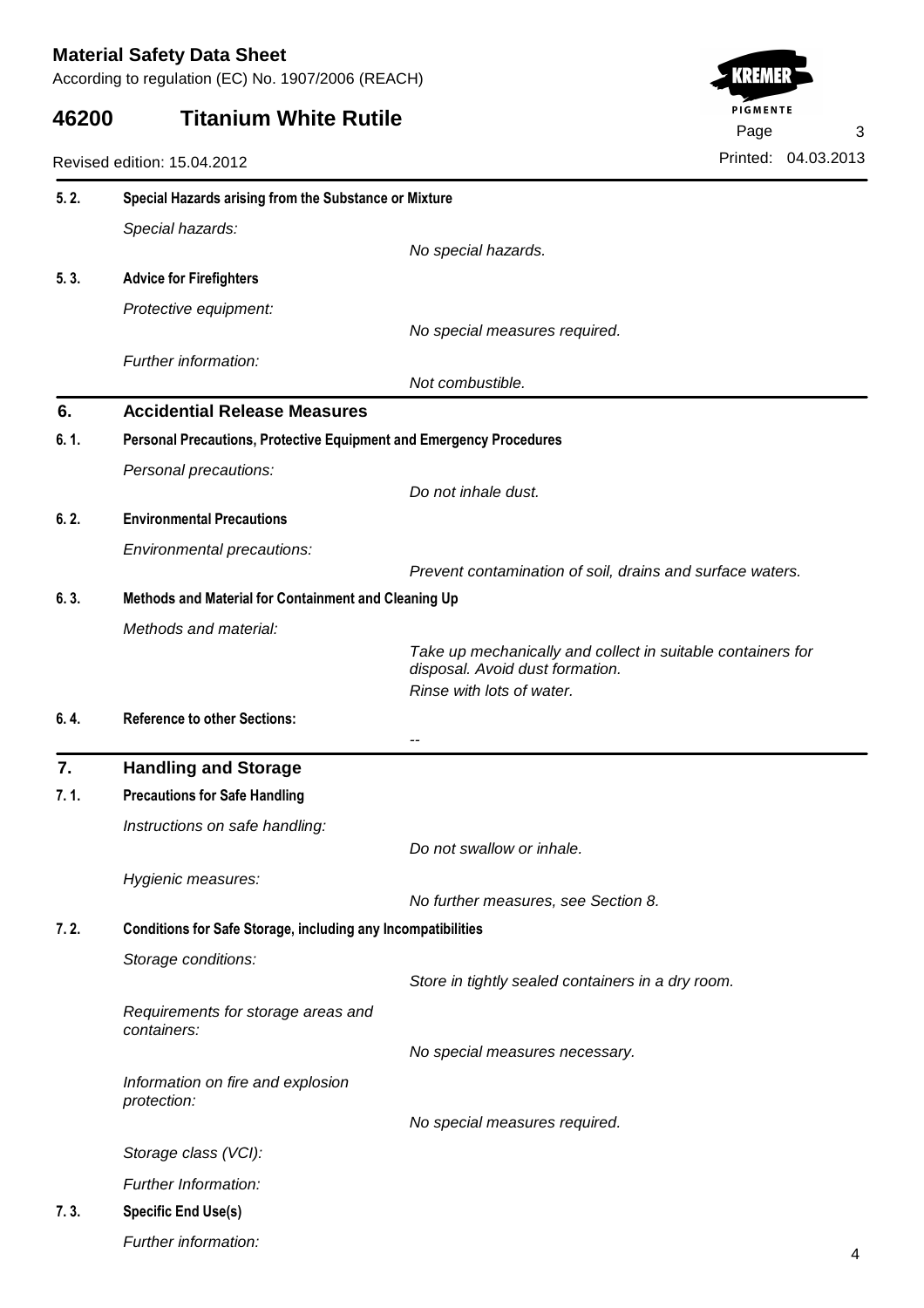According to regulation (EC) No. 1907/2006 (REACH)

#### **46200 Titanium White Rutile**

Revised edition: 15.04.2012



No information available. **Exposure Controls/Personal Protection 8. Parameters to be Controlled 8. 1.** Parameters to be controlled (DE): Titanium dioxide, CAS 13463-67-7 TRGS 900 ELV: 10 mg/m3 air-borne fraction (general dust limit) TLV: 3 mg/m3 air-borne fraction (general dust limit) Peak limit category 2 Category II: substances with a resorptive effect. Parameters to be controlled (EC): Derived No-Effect Level: 10 mg/m3 (worker, inhalation, chronic effect) Predicted No-Effect Concentration: Fresh water: 0.127 mg/l Seawater:  $>= 1$  mg/l Water: 0.61 mg/l Fresh water sediment: >= 1000 mg/kg Seawater sediment: >= 100 mg/kg Soil: 100 mg/kg Sewage treatment system (STP): >= 100 mg/kg Additional Information: **Exposure Controls 8. 2.** Technical protective measures: Ensure adequate ventilation, especially in confined areas. Personal Protection: General protective measures: Keep away from foodstuffs and drinks. Do not eat, drink or smoke during work. Wash hands before breaks and at the end of work. Respiratory protection: Required in case of insufficient ventilation. Hand protection: Protective gloves Protective glove material: Eye protection: Safety glasses with protective shields (EN 166). Body protection: Not required. Environmental precautions: **Physical and Chemical Properties 9.**

## **Information on Basic Physical and Chemical Properties 9. 1.**

Form: 5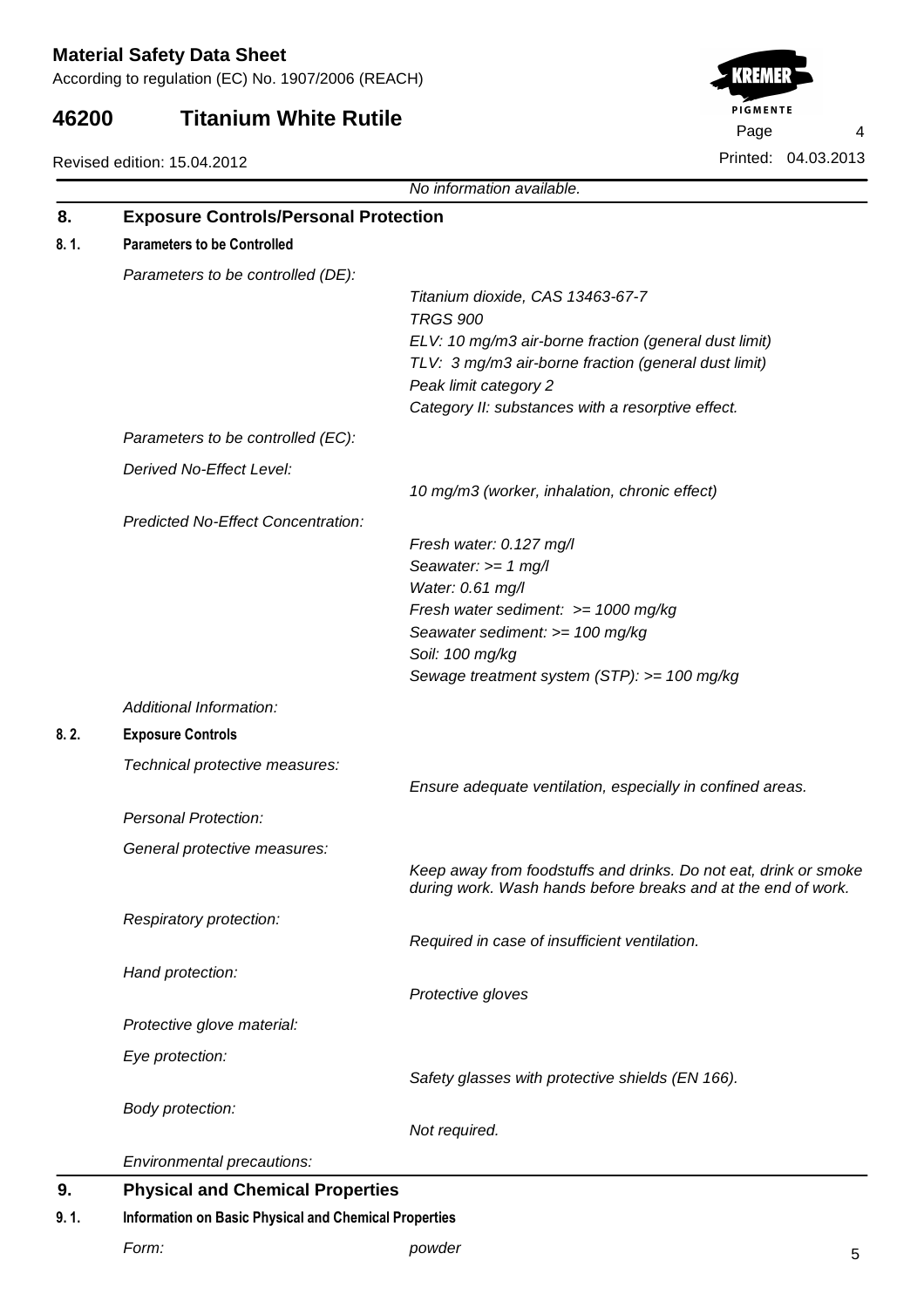According to regulation (EC) No. 1907/2006 (REACH)

## **46200 Titanium White Rutile**

Revised edition: 15.04.2012



| Color:                                          | white                     |
|-------------------------------------------------|---------------------------|
| Odor:                                           | odorless                  |
| Odor threshold:                                 |                           |
|                                                 | No information available. |
| pH-Value:                                       |                           |
|                                                 | not applicable            |
| Melting temperature:                            | 1843C                     |
| <b>Boiling temperature:</b>                     | 3000°C                    |
| Flash point:                                    |                           |
|                                                 | not flammable             |
| Evaporation rate:                               |                           |
|                                                 | not applicable            |
| Flammability (solid, gas):                      |                           |
|                                                 | non-combustible           |
| Upper explosion limit:                          | no information available  |
|                                                 |                           |
| Lower explosion limit:                          | no information available  |
| Vapor pressure:                                 |                           |
|                                                 | not applicable            |
| Vapor density:                                  |                           |
|                                                 | No information available. |
| Density:                                        | $3,8 - 4,3$ g/cm3         |
| Solubility in water:                            | insoluble                 |
| Coefficient of variation (n-<br>Octanol/Water): |                           |
|                                                 | no information available  |
| Auto-ignition temperature:                      |                           |
|                                                 | No information available. |
| Decomposition temperature:                      |                           |
|                                                 | No data available.        |
| Viscosity, dynamic:                             |                           |
|                                                 | not available             |
| Explosive properties:                           | not applicable            |
|                                                 |                           |
| Oxidizing properties:                           | No information available. |
| <b>Bulk density:</b>                            |                           |
| <b>Further Information</b>                      |                           |
|                                                 |                           |

**9.2.**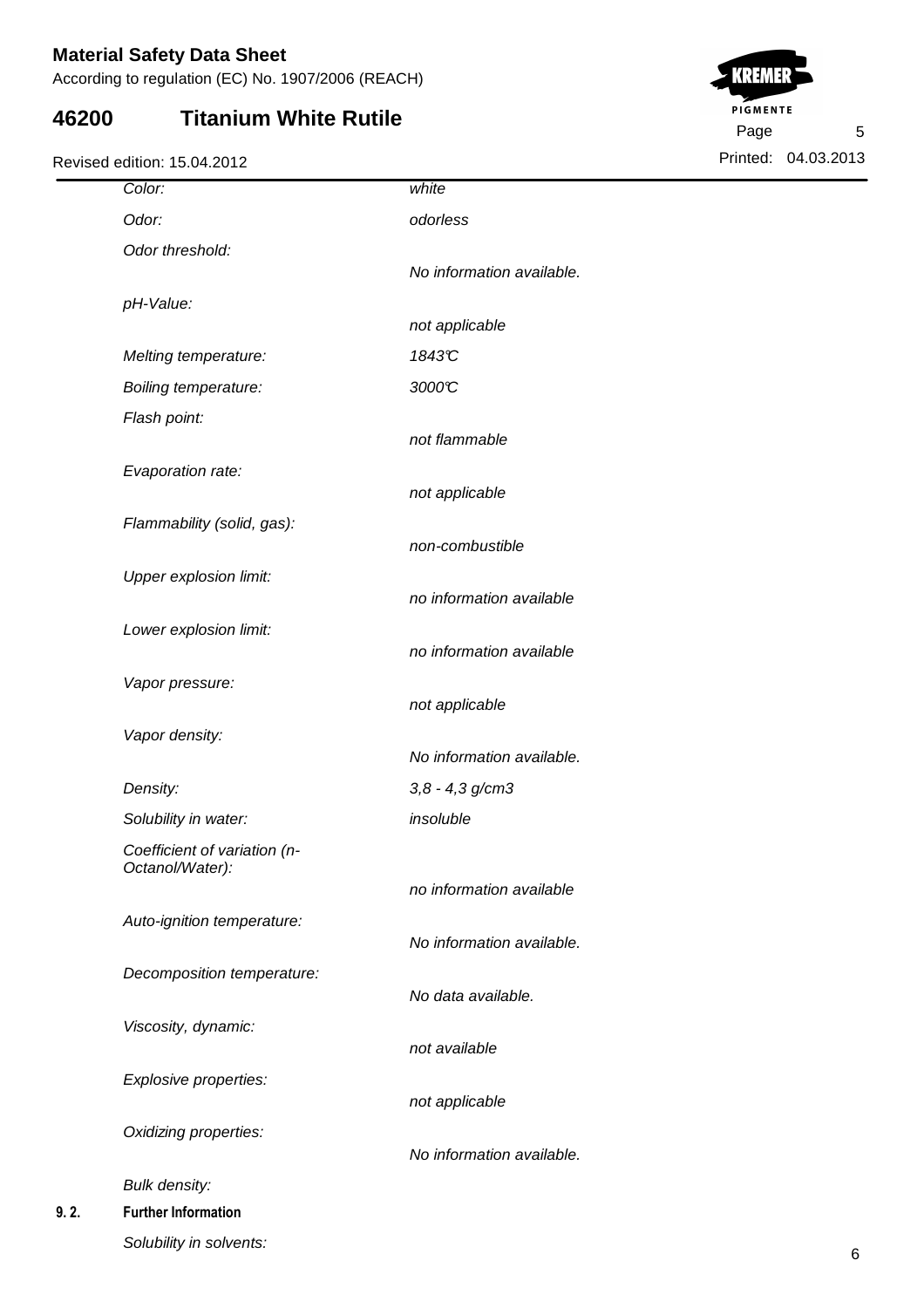According to regulation (EC) No. 1907/2006 (REACH)

#### **46200 Titanium White Rutile**



|       | Viscosity, kinematic                        |                                                       |
|-------|---------------------------------------------|-------------------------------------------------------|
|       | Burning class:                              |                                                       |
|       | Solvent content:                            |                                                       |
|       | Solid content:                              |                                                       |
|       | Particle size:                              |                                                       |
|       | Other information:                          |                                                       |
|       |                                             | No further information.                               |
| 10.   | <b>Stability and Reactivity</b>             |                                                       |
| 10.1. | <b>Reactivity</b>                           | No decomposition if used according to specifications. |
| 10.2. | <b>Chemical Stability</b>                   |                                                       |
|       |                                             | Stable if used according to specifications.           |
| 10.3. | <b>Possibility of Hazardous Reactions</b>   |                                                       |
|       |                                             | This material is considered to be stable.             |
| 10.4. | <b>Conditions to Avoid</b>                  |                                                       |
|       | Conditions to avoid:                        |                                                       |
|       |                                             | No information available.                             |
|       | Thermal decomposition:                      | No data available.                                    |
| 10.5. | <b>Imcompatible Materials</b>               |                                                       |
|       |                                             | No information available.                             |
| 10.6. | <b>Hazardous Decomposition Products</b>     |                                                       |
|       |                                             | No information available.                             |
| 10.7. | <b>Further Information</b>                  |                                                       |
| 11.   | <b>Toxicological Information</b>            |                                                       |
| 11.1. | <b>Information on Toxicological Effects</b> |                                                       |
|       | <b>Acute Toxicity</b>                       |                                                       |
|       | LD50, oral:                                 | > 5000 mg/kg (rat)                                    |
|       | LD50, dermal:                               |                                                       |
|       | LC50, inhalation:                           | $> 6.82$ mg/l (4h; rat)                               |
|       | Primary effects                             |                                                       |
|       | Irritant effect on skin:                    |                                                       |
|       |                                             | Non irritating (rabbit)                               |
|       | Irritant effect on eyes:                    | Non-irritating to eyes (rabbit)                       |
|       | Inhalation:                                 |                                                       |
|       |                                             |                                                       |
|       | Ingestion:                                  |                                                       |
|       | Sensitization:                              | Not sensitizing (mouse).                              |
|       |                                             |                                                       |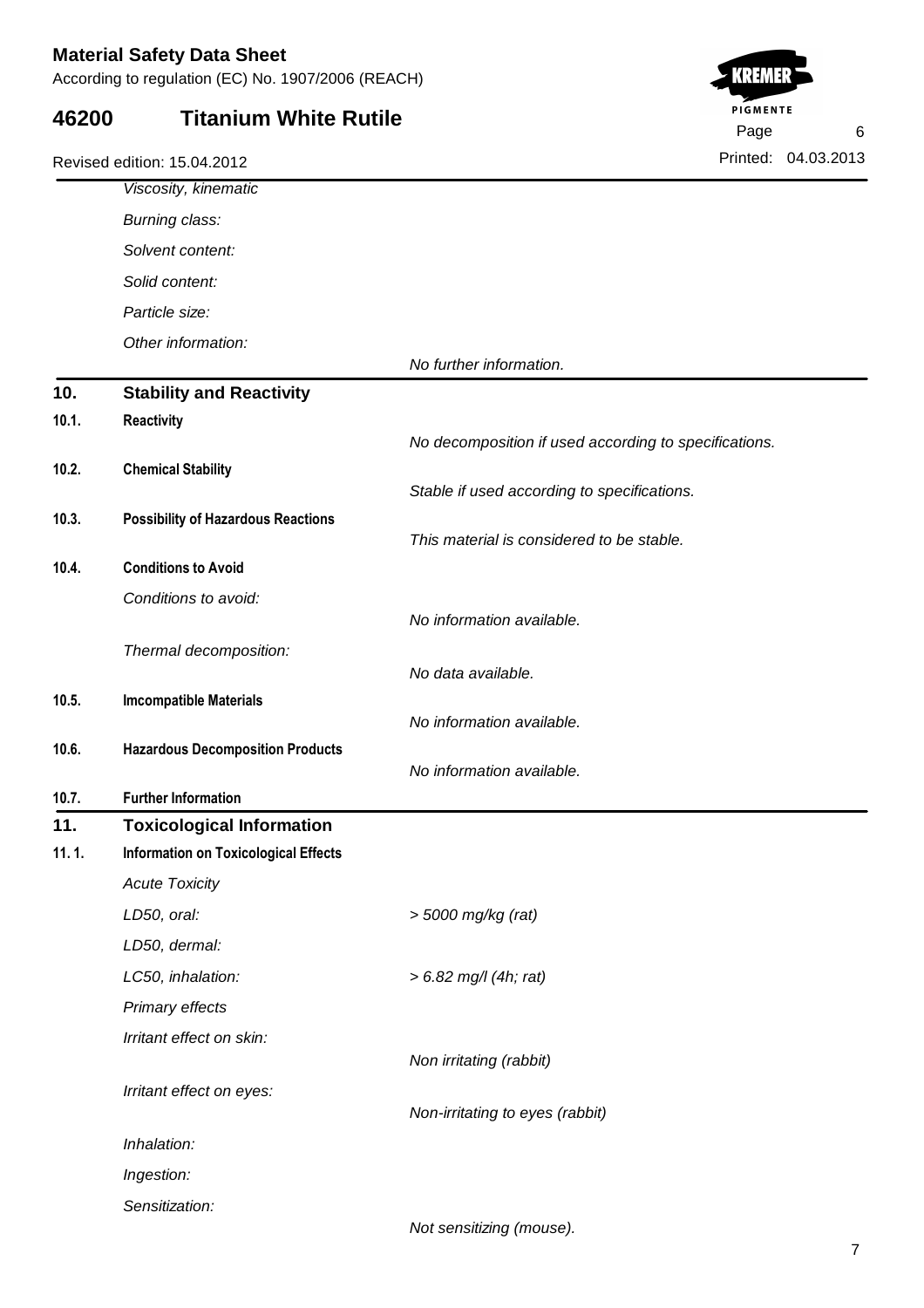According to regulation (EC) No. 1907/2006 (REACH)

### **46200 Titanium White Rutile**

Revised edition: 15.04.2012



|                                        | No sensitizing effect (guinea pig).                                                                                                                                                                                                                                                                                                                                                                                                                                    |
|----------------------------------------|------------------------------------------------------------------------------------------------------------------------------------------------------------------------------------------------------------------------------------------------------------------------------------------------------------------------------------------------------------------------------------------------------------------------------------------------------------------------|
| Mutagenicity:                          |                                                                                                                                                                                                                                                                                                                                                                                                                                                                        |
|                                        | No mutagenic effects observed.                                                                                                                                                                                                                                                                                                                                                                                                                                         |
| Reproductive toxicity:                 |                                                                                                                                                                                                                                                                                                                                                                                                                                                                        |
|                                        | No data available.                                                                                                                                                                                                                                                                                                                                                                                                                                                     |
| Cancerogenity:                         |                                                                                                                                                                                                                                                                                                                                                                                                                                                                        |
|                                        | Product is not cancerogenic.                                                                                                                                                                                                                                                                                                                                                                                                                                           |
| Teratogenicity:                        |                                                                                                                                                                                                                                                                                                                                                                                                                                                                        |
|                                        | No information available.                                                                                                                                                                                                                                                                                                                                                                                                                                              |
| Specific target organ toxicity (STOT): |                                                                                                                                                                                                                                                                                                                                                                                                                                                                        |
|                                        | Repeated exposure: no toxicological effects.                                                                                                                                                                                                                                                                                                                                                                                                                           |
| Additional toxicological information:  |                                                                                                                                                                                                                                                                                                                                                                                                                                                                        |
|                                        | Inhalation: Long-term overexposure can irritate the respiratory<br>tract.                                                                                                                                                                                                                                                                                                                                                                                              |
|                                        | After skin contact: dust can cause mechanical irritation or drying<br>of the skin.                                                                                                                                                                                                                                                                                                                                                                                     |
|                                        | Eye contact: dust particles can cause mechanical irritation.                                                                                                                                                                                                                                                                                                                                                                                                           |
|                                        | In lifelong animal studies rats were exposed to 10, 50 and 250<br>mg/m3 respirable TiO3 over a period of 2 years. A slight fibrosis in<br>the lungs was observed at the exposed values of 50 and 250<br>mg/m3. Microscopic lung tumors were also observed in 13 % of<br>the rats exposed to 250 mg/m3, an exposure level that caused<br>lung overloading and impairment of rat lungs clearance<br>mechanisms.                                                          |
|                                        | In further studies, these tumors were found to occur only under<br>particle overload conditions in a uniquely sensitive species, the<br>rat, and have little or no relevance to humans. The pulmonary<br>inflammatory response to TiO2 particles exposure was also found<br>to be much more severe in rats than in other rodent species.                                                                                                                               |
|                                        | In February 2006, the IARC has re-evaluated Titanium Dioxide<br>pertaining to Group 2B: "Possibly carcinogenic to humans", based<br>upon inadequate evidence in humans and sufficient evidence in<br>experimental animals for the carcinogenicity of titanium dioxide.<br>IARC evaluation guidelines consider the generation of tumors, in 2<br>different studies within the same animal species, to be adequate<br>criteria for an assessment of sufficient evidence. |
|                                        | The conclusions of several epidemiology studies on over 20000<br>TiO2 industrial workers in Europe and the USA did not suggest a<br>cancerogenic effect of TiO2 dust on the human lung. Mortality<br>from other chronic diseases, including other respiratory diseases,<br>was also not associated with the exposure to TiO2 dust.                                                                                                                                     |
|                                        | Based on all available study results, DuPont scientists conclude<br>that titanium dioxide will not cause lung cancer or chronic<br>respiratory diseases in humans at concentrations experienced in<br>the workplace.                                                                                                                                                                                                                                                   |

## **12.** Ecological Information

#### 12.1. **Aquatic Toxicity**

Fish toxicity: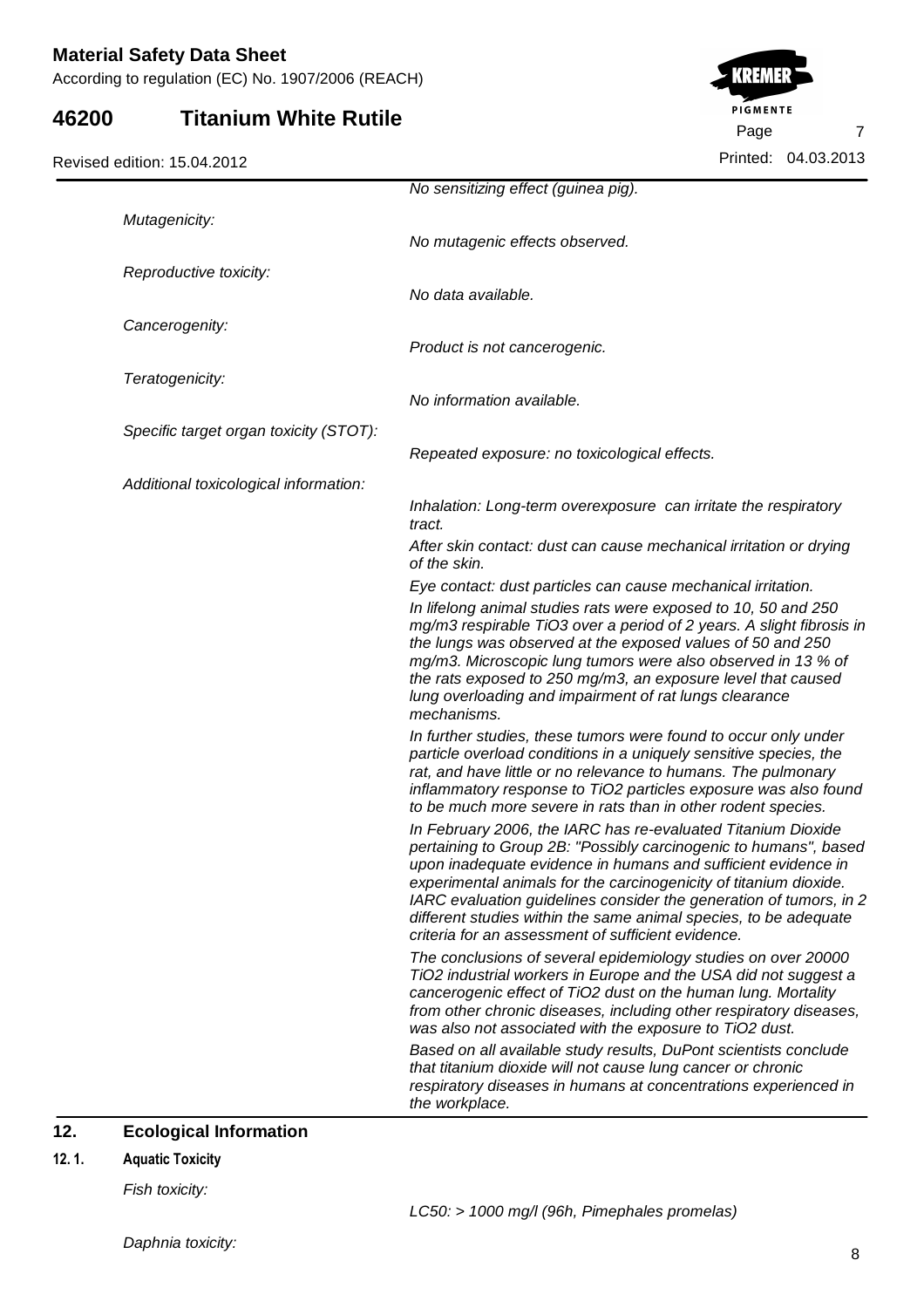According to regulation (EC) No. 1907/2006 (REACH)

## **46200 Titanium White Rutile**

|       |                                            | EC50: > 1000 mg/l (48h, Daphnia magna)                                     |
|-------|--------------------------------------------|----------------------------------------------------------------------------|
|       | Bacteria toxicity:                         |                                                                            |
|       |                                            | not determined                                                             |
|       | Algae toxicity:                            |                                                                            |
|       |                                            | EC50: 61 mg/l (72h; Pseudokirchneriella subcapitata)                       |
| 12.2. | <b>Persistency and Degradability</b>       |                                                                            |
|       |                                            | Not readily biodegradable.                                                 |
| 12.3. | <b>Bioaccumulation</b>                     |                                                                            |
|       |                                            | No information available.                                                  |
| 12.4. | <b>Moblity</b>                             |                                                                            |
|       |                                            | No information available.                                                  |
| 12.5. | <b>Results of PBT- und vPvP Assessment</b> | Not classified as PBT substance / Not classified as a vPvB<br>substance.   |
| 12.6. | <b>Other Adverse Effects</b>               |                                                                            |
|       | Water hazard class:                        |                                                                            |
|       |                                            | Not hazardous.                                                             |
|       | Behaviour in sewage systems:               |                                                                            |
|       | Further ecological effects:                |                                                                            |
|       |                                            | No special effects or hazards known.                                       |
|       | AOX Value:                                 |                                                                            |
| 13.   | <b>Disposal Considerations</b>             |                                                                            |
| 13.1. | <b>Waste Treatment Methods</b>             |                                                                            |
|       | Product:                                   |                                                                            |
|       |                                            | Must be treated as toxic waste according to local laws and<br>regulations. |
|       | European Waste Code (EWC):                 |                                                                            |
|       | Uncleaned packaging:                       |                                                                            |
|       |                                            | Uncontaminated packaging may be recycled.                                  |
|       | Waste Code No.:                            |                                                                            |
| 14.   | <b>Transport Information</b>               |                                                                            |
| 14.1. | <b>UN Number</b>                           |                                                                            |
| 14.2. | <b>UN Proper Shipping Name</b>             |                                                                            |
|       | ADR/RID:                                   |                                                                            |
|       |                                            | No hazardous goods according to ADR (land transportation).                 |
|       | IMDG/IATA:                                 |                                                                            |
|       |                                            | No hazardous goods according to IMDG.                                      |
| 14.3. | <b>Transport Hazard Classes</b>            |                                                                            |
|       |                                            |                                                                            |
|       | <b>ADR Class:</b>                          | not applicable                                                             |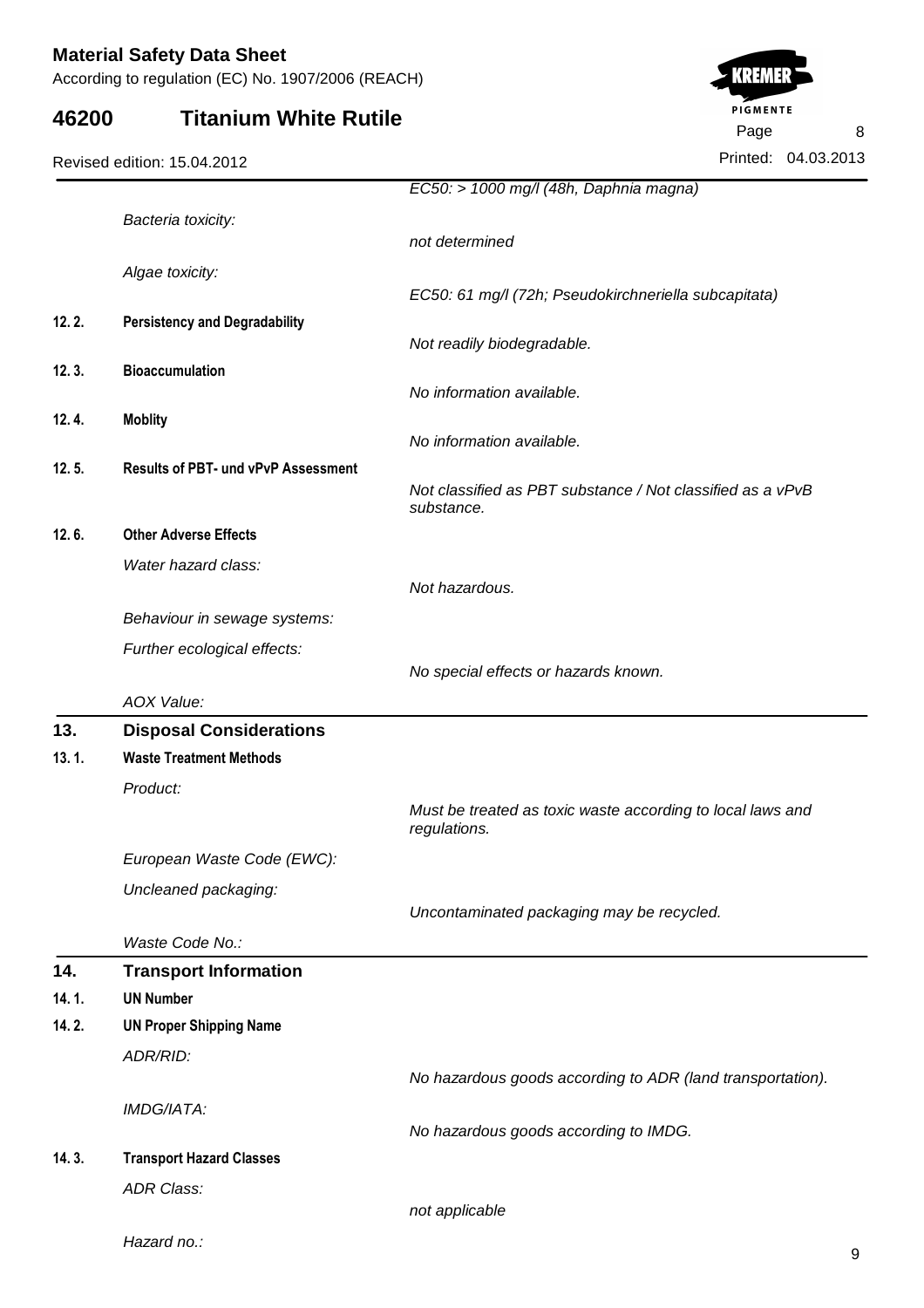According to regulation (EC) No. 1907/2006 (REACH)

## **46200 Titanium White Rutile**



|                                      | Classification code:                                                      |                                                                                                                                                                                                                                                                                                                       |  |
|--------------------------------------|---------------------------------------------------------------------------|-----------------------------------------------------------------------------------------------------------------------------------------------------------------------------------------------------------------------------------------------------------------------------------------------------------------------|--|
|                                      | Tunnel no.:                                                               |                                                                                                                                                                                                                                                                                                                       |  |
|                                      | IMDG Class (sea):                                                         |                                                                                                                                                                                                                                                                                                                       |  |
|                                      | Hazard no.:                                                               |                                                                                                                                                                                                                                                                                                                       |  |
|                                      | EmS No.:                                                                  |                                                                                                                                                                                                                                                                                                                       |  |
|                                      | <b>IATA Class:</b>                                                        |                                                                                                                                                                                                                                                                                                                       |  |
|                                      | Hazard no.:                                                               |                                                                                                                                                                                                                                                                                                                       |  |
| 14.4.                                | <b>Packaging Group</b>                                                    |                                                                                                                                                                                                                                                                                                                       |  |
|                                      | ADR/RID:                                                                  |                                                                                                                                                                                                                                                                                                                       |  |
|                                      |                                                                           | not applicable                                                                                                                                                                                                                                                                                                        |  |
|                                      | IMDG:                                                                     |                                                                                                                                                                                                                                                                                                                       |  |
|                                      | IATA:                                                                     |                                                                                                                                                                                                                                                                                                                       |  |
| 14.5.                                | <b>Environmental Hazards</b>                                              |                                                                                                                                                                                                                                                                                                                       |  |
| 14.6.                                | <b>Special Precautions for User</b>                                       |                                                                                                                                                                                                                                                                                                                       |  |
|                                      |                                                                           | Not classified as a dangerous good under transport regulations.                                                                                                                                                                                                                                                       |  |
| 14.7.                                | Transportation in Bulk according to Annex II of MARPOL 73/78 and IBC-Code |                                                                                                                                                                                                                                                                                                                       |  |
| 14.8.                                | <b>Further Information</b>                                                |                                                                                                                                                                                                                                                                                                                       |  |
| 15.<br><b>Regulatory Information</b> |                                                                           |                                                                                                                                                                                                                                                                                                                       |  |
| 15.1.                                |                                                                           | Safety, Health and Environmental Regulations/Legislation specific for the Substance or Mixture                                                                                                                                                                                                                        |  |
|                                      | Water hazard class:                                                       |                                                                                                                                                                                                                                                                                                                       |  |
|                                      |                                                                           | 0, not hazardous (self-assessment)                                                                                                                                                                                                                                                                                    |  |
|                                      | Local regulations on chemical accidents:                                  |                                                                                                                                                                                                                                                                                                                       |  |
|                                      | <b>Employment restrictions:</b>                                           |                                                                                                                                                                                                                                                                                                                       |  |
|                                      | Restriction and prohibition of application:                               |                                                                                                                                                                                                                                                                                                                       |  |
|                                      |                                                                           | Restricted to professional users.                                                                                                                                                                                                                                                                                     |  |
|                                      | Technical instructions on air quality:                                    |                                                                                                                                                                                                                                                                                                                       |  |
| 15.2.                                | <b>Chemical Safety Assessment</b>                                         |                                                                                                                                                                                                                                                                                                                       |  |
|                                      |                                                                           | A Chemical Safety Assessment has been carried out for this<br>product.                                                                                                                                                                                                                                                |  |
| 15.3.                                | <b>Further Information</b>                                                |                                                                                                                                                                                                                                                                                                                       |  |
|                                      |                                                                           | EINECS (EU), TSCA (US), AICS (AUS), DSL (CA), PICCS (PH),<br>ENCS (JP), KECI (KR), INV (CN)                                                                                                                                                                                                                           |  |
|                                      |                                                                           | SARA 313: This material does not contain any chemical<br>components with known CAS numbers that exceed the threshold<br>(De Minimis) reporting levels established by SARA Title III,<br>Section 313.                                                                                                                  |  |
|                                      |                                                                           | Calfornia Prop. 65: WARNING! This product contains a chemical<br>known to the State of California to cause cancer. The listing of<br>titanium dioxide is for "airborne, unbound particles of respirable<br>size." The listing is not applicable to titanium dioxide when it<br>remains bound within a product matrix. |  |
|                                      |                                                                           | Calfornia Prop. 65: WARNING! This product contains a chemical                                                                                                                                                                                                                                                         |  |